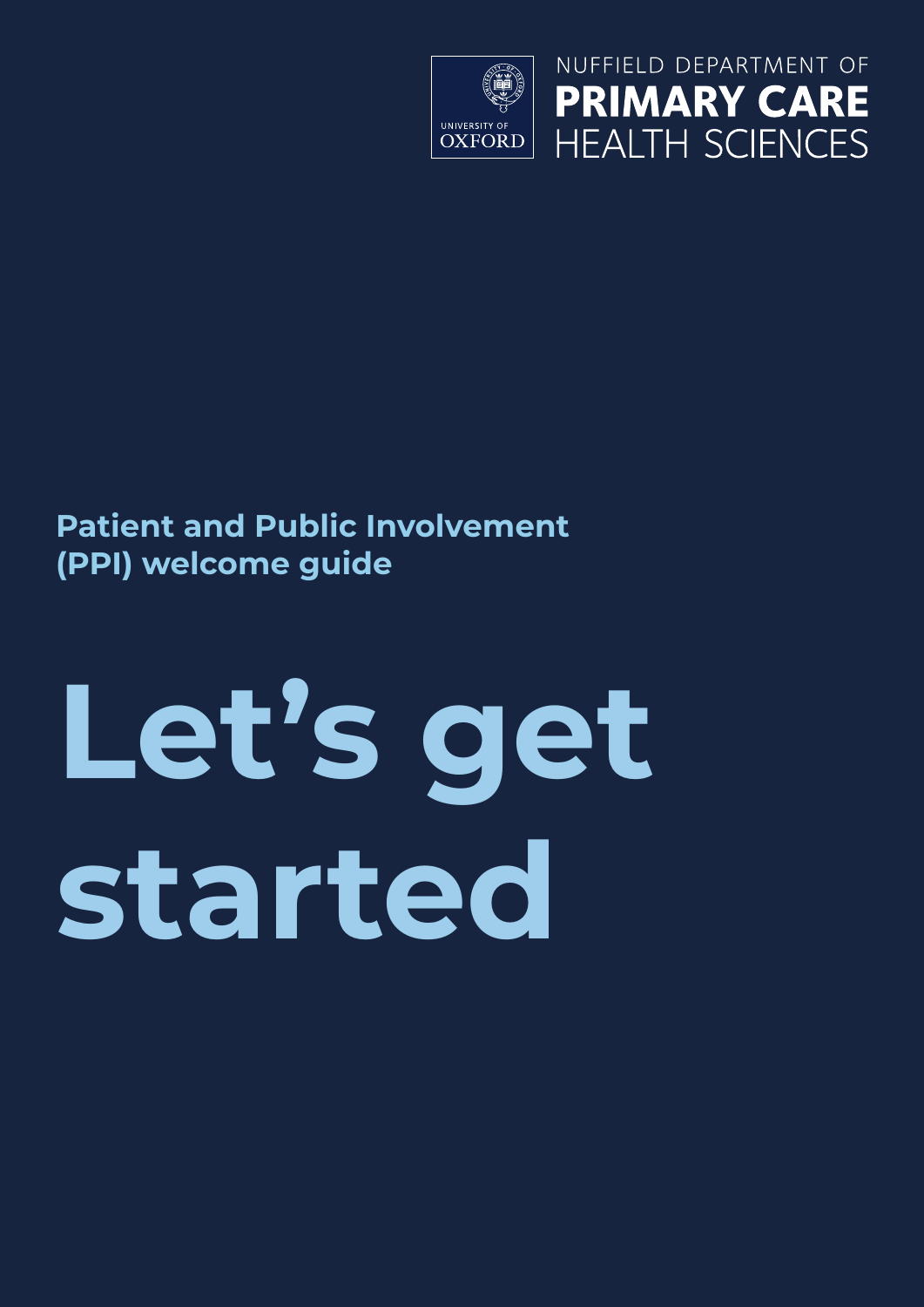**"PPI can be eyeopening when it's done right."**

**– Angela, research operations manager.**

**Thank you** for your interest in getting involved in research at the Nuffield Department of Primary Care Health Sciences, often called the Primary Care Department for short. We are very pleased to welcome you.

Input from patients and the public, people like you, helps to guide and shape our research. Your opinions and experience really matter and can make a difference. We use the term 'patient and public involvement (PPI) contributor' to describe the people who help research in this way.

#### **About the Primary Care Department**

The department carries out research into the way that healthcare is offered in general practice (GP) and the community.

The main focus is on improving health and healthcare, and includes the prevention, early diagnosis and management of conditions. It covers a wide range of areas and brings together experts from many different backgrounds.

Some examples of research topics are:

- Ways to help people stop smoking
- How the use of antibiotics can be reduced
- Whether text reminders can help people manage their diabetes
- Collecting people's experiences of living with mental health conditions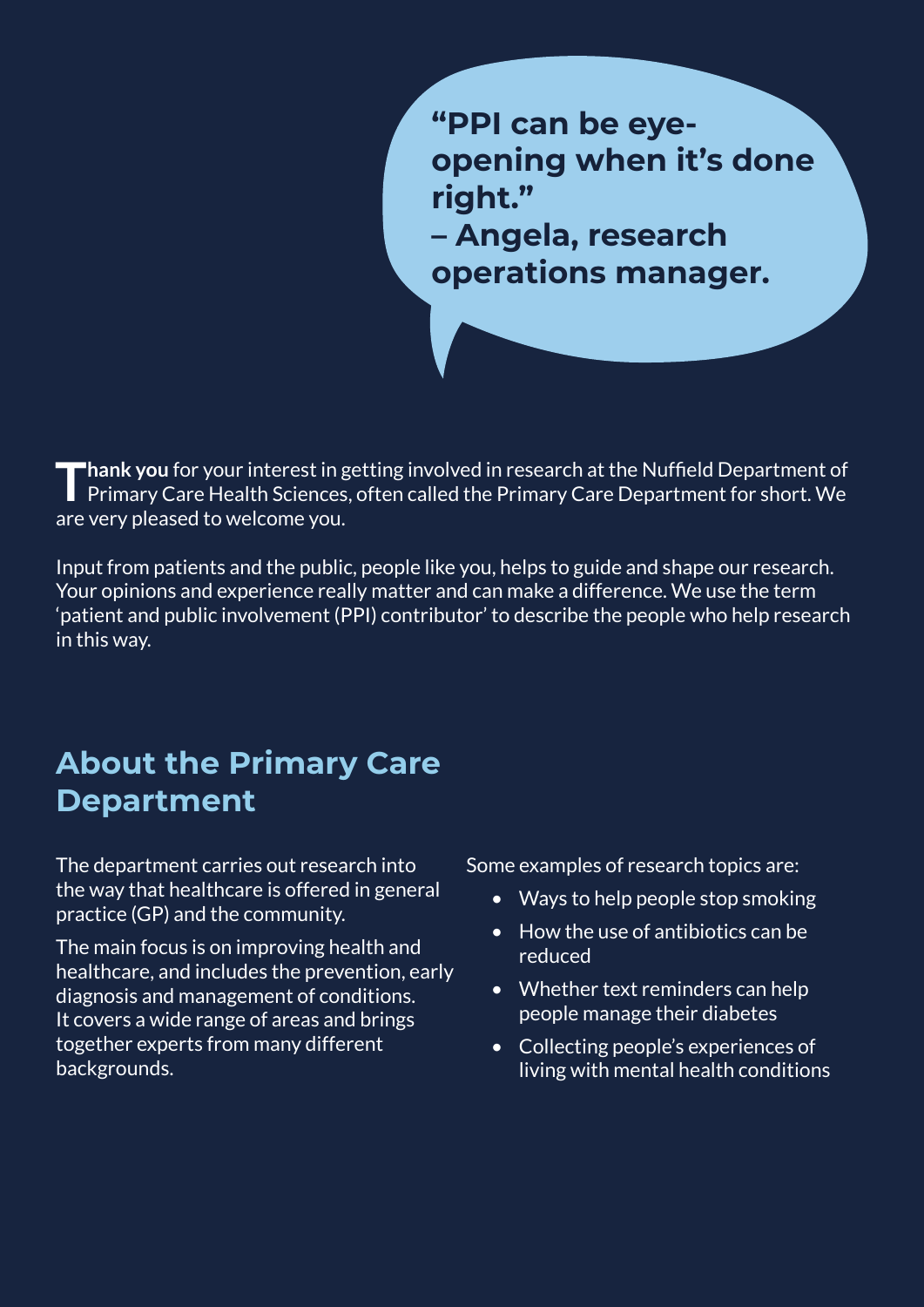# **Your role as a PPI contributor**

There are lots of ways that you can get involved as a PPI contributor.

These include:

- Using your personal experience to suggest ideas for areas of research, important outcomes or ideas for improving services
- Helping researchers write about their research in a way that is clear and understandable

**"Being a PPI contributor is great because you are able to give a patient/ public view of the research being undertaken and impart your opinion and experience." – Cath, PPI contributor**

- Telling us how you and the different communities you belong to understand and feel about a health issue
- Listen to researchers and help them with solutions to their research problems, such as how to tell people about their work and how to use it to make changes.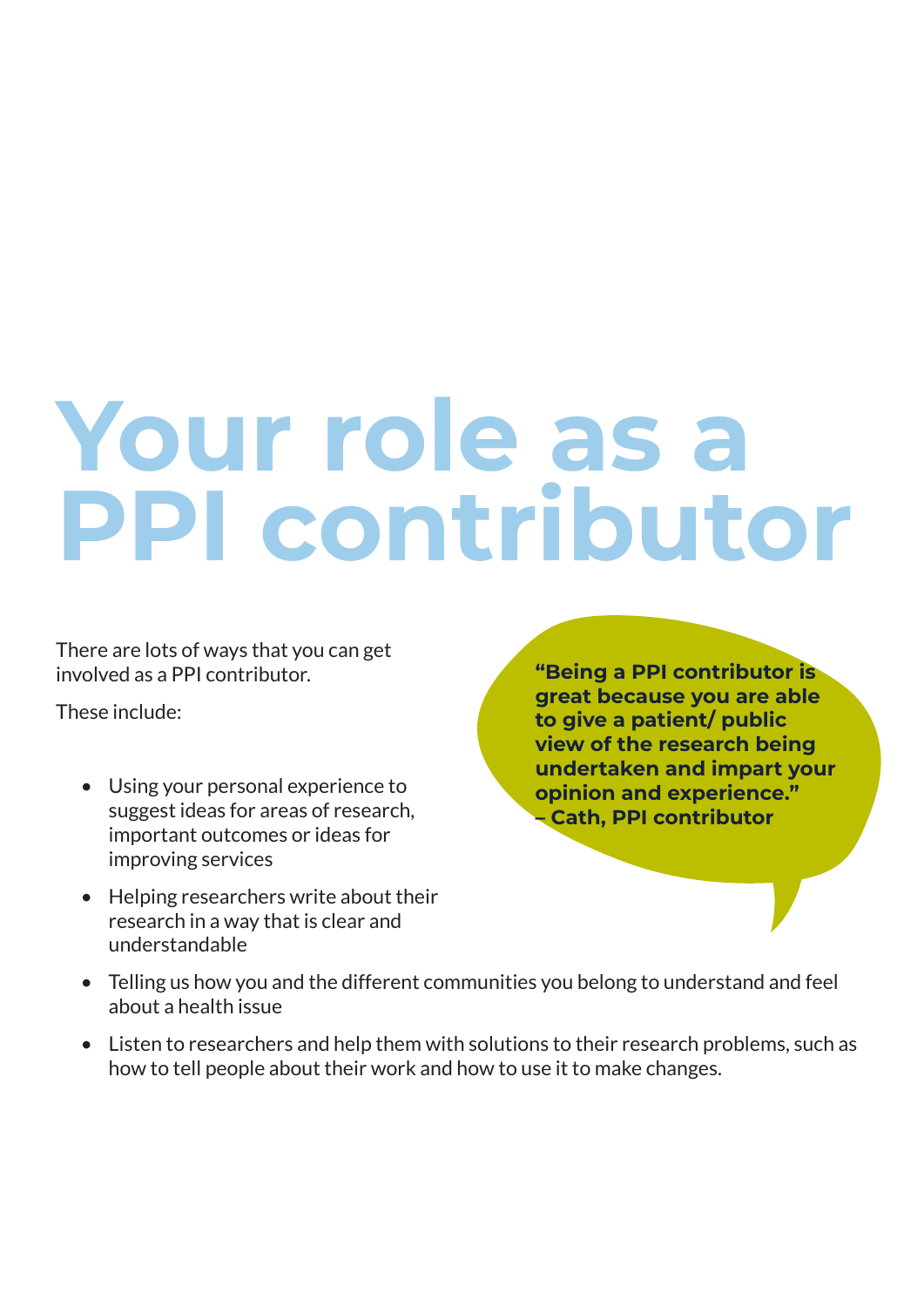# **Things you can do**

There are lots of different ways to get involved, and you don't need any special skills or qualifications, or to know about research or be a medical expert. The research team and PPI Manager will be there to support you and explain anything that isn't clear, and to offer training if it's needed.

What's important is your own life experience – this might be as someone with a condition or illness, or as a carer for someone, or of using a treatment or health service. We want to hear from everyone, regardless of age, ability, orientation, culture or religion.

The diagram below shows some of the things that you might help with. You might do this by taking part in a discussion group about a topic, having a one-to-one phone call with a researcher or joining an advisory group that meets regularly. It's up to you what you choose to do and how you want to do it.

**"Working with patients and members of the public has really helped me ensure that findings I produce in the research have practical implications for service users."**

 **– Georgette, DPhil candidate**

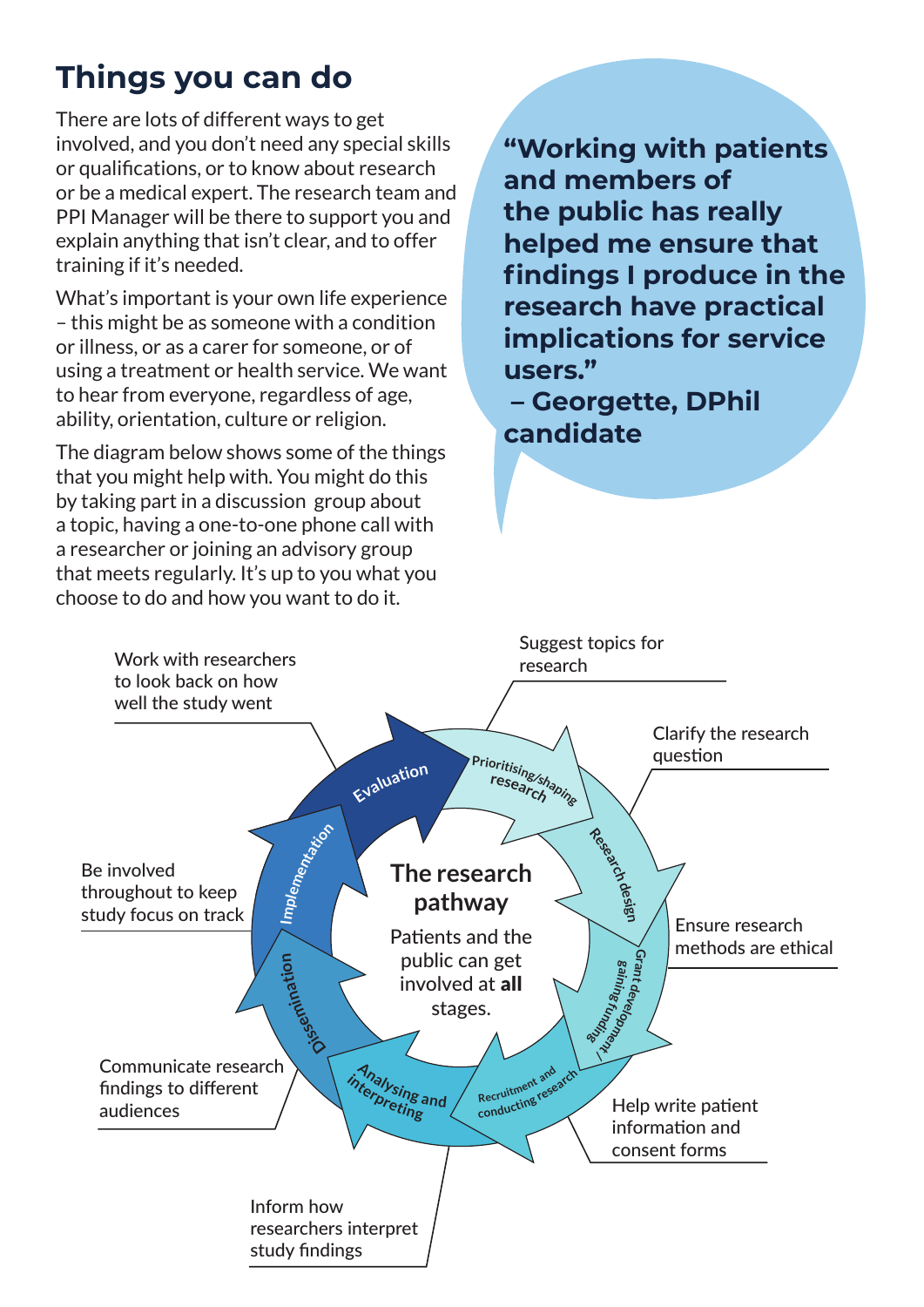# **Jargon buster**

The research world uses lots of words and phrases that you may not be familiar with.

Here are links to two jargon busters where you can find definitions of some of the most common.

If you aren't sure about what something means, please ask the researcher you're working with or the PPI Manager who will be happy to explain.



- **• www.nihr.ac.uk/glossary**
- **• clahrc-peninsula.nihr.ac.uk/uploads/attachments/PPI/Jargon%20Buster.pdf**

#### **Reimbursement and expenses**

**Researchers should always reimburse any expenses, such as travel or care costs, that you have from getting involved in a project. You will probably need to fill in a claim form and it's a good idea to do this as soon as possible, as well as keeping a record of all activities and payments with dates.**

**Wherever possible, researchers will also pay you for your time – this will sometimes be in vouchers. This will usually be in line with national guidance – you can find more details online at bit.ly/NIHRPPIpayment.**

**It's important to be aware of your responsibility to ensure any tax and/or National Insurance due on payments is paid, and that you inform the Job Centre if you're receiving benefits.** 

**See 'The implications of being paid for involvement ' section in the NIHR PPPI payment guidance for more information: bit.ly/PPIandbenefits. You don't have to accept any payment you are offered.**

#### **Thank you very much for your interest – we look forward to working with you!**